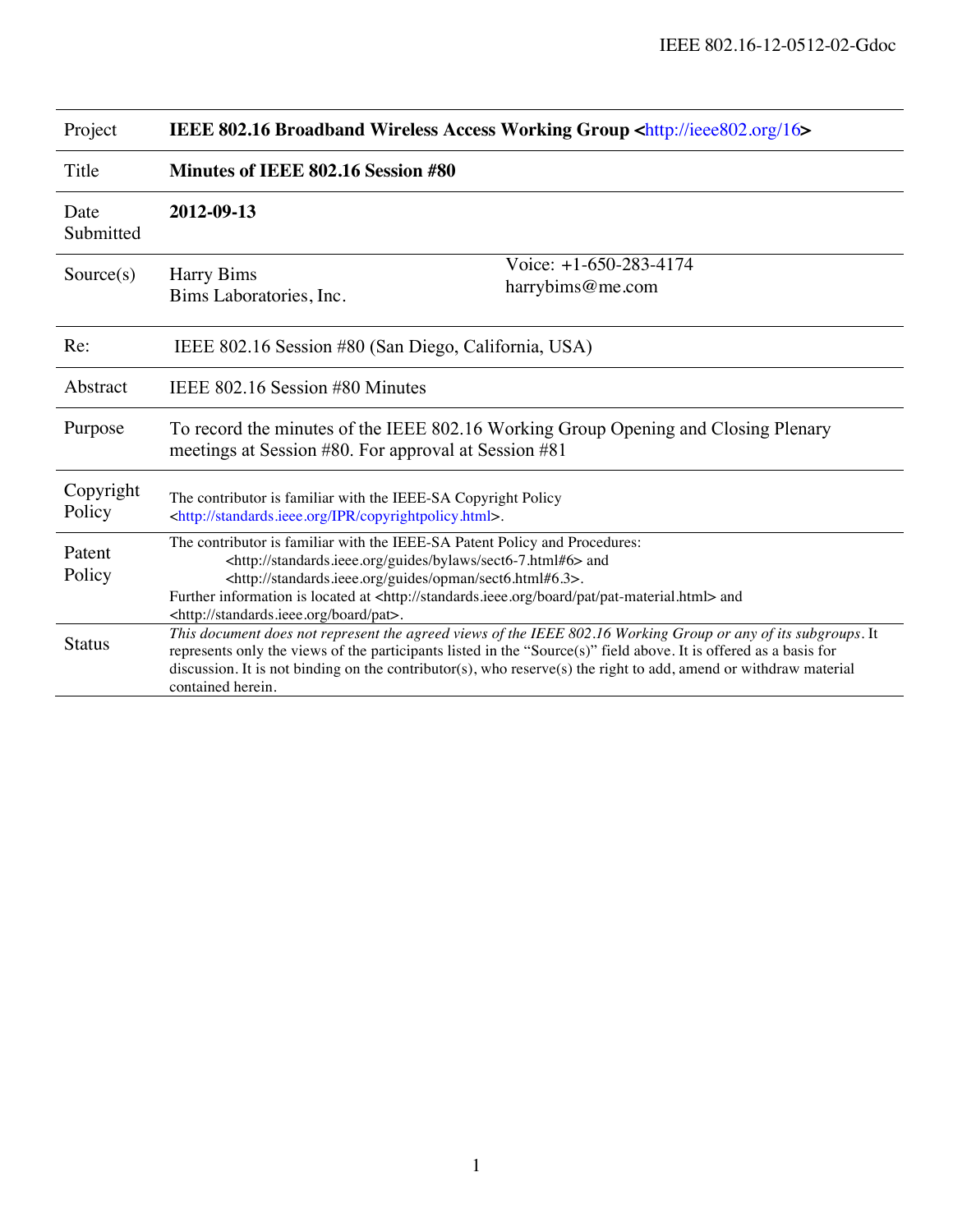### **Minutes of IEEE 802.16 Session #80**

*IEEE 802.16 Working Group San Diego, California July 16-19, 2012*

### **IEEE 802.16 Session #80 Opening Plenary Meeting**

Monday July 16, 2012, 13:34 – 15:31 hours.

### **Opening**

The Working Group (WG) meeting was called to order by Roger Marks at 13:34 hours local time. He welcomed the Working Group to San Diego for Session #80 of the IEEE 802.16 WG.

Roger presented an overview of the operation of the Session #80 webpage.

Dr. Roger Marks began by introducing himself as the Chair of the IEEE 802.16 Working Group (the "WG") and stated his affiliation with Consensii LLC, Mobile Pulse, Inc, and the WiMAX Forum. Dr. Harry Bims, affiliated with Bims Laboratories, introduced himself as WG Acting Secretary.

Roger explained how to access documents using the online IEEE Mentor Documents system. Roger noted the web site <http://docii.wirelessman.org> and that it is an alternative front end for accessing WG documents. Useful feature is to search by subgroup or meeting to which the document has been assigned. Roger presented the mentor site. Roger presented the upload server for accessing sponsor ballot comments received.

Roger presented a review of the IEEE 802.16 Session #79 Report.

### **Membership and Voting**

The WG Chair described types of Membership in the WG as well as the rights and obligations of Membership in the WG (http:// ieee802.org/16/membership.html). At the beginning of the Session there were 47 Members (<http://ieee802.org/16/members.html>) of the WG. Potential Members (<http://ieee802.org/16/members\_pot.html>), Members in Peril (<http://ieee802.org/16/members\_peril.html>) and Observers (<http://ieee802.org/16/observers.html>) were also noted. Members of the WG were advised to verify that their registration badge correctly indicated their membership as a voting member of the IEEE 802.16 WG.

### **Attendance**

The attendees were informed that acquiring and retaining Membership in the WG depends on logging attendance correctly in the IEEE Automated Meeting Attendance Tool ("IMAT"). The WG Chair demonstrated the method of registering in the IMAT system from http://attendance.wirelessman.org. The attendance software's "Affiliation" field is the appropriate Affiliation per IEEE-SA affiliation disclosure requirements (reference <http://standards.ieee.org/faqs/affiliationFAQ.html>) and will be reported as such. The WG Chair explained that entering "IEEE" as an affiliation is invalid and no participation credit will be given in that case. Attendees were advised that they must record at least 75% of the possible credit hours in the IMAT attendance system in order to ensure "Participation" status for the session. Attendees were further advised that for this session, there are 29 hours worth of meetings, so 22 hours of attendance are required to reach 75%. However,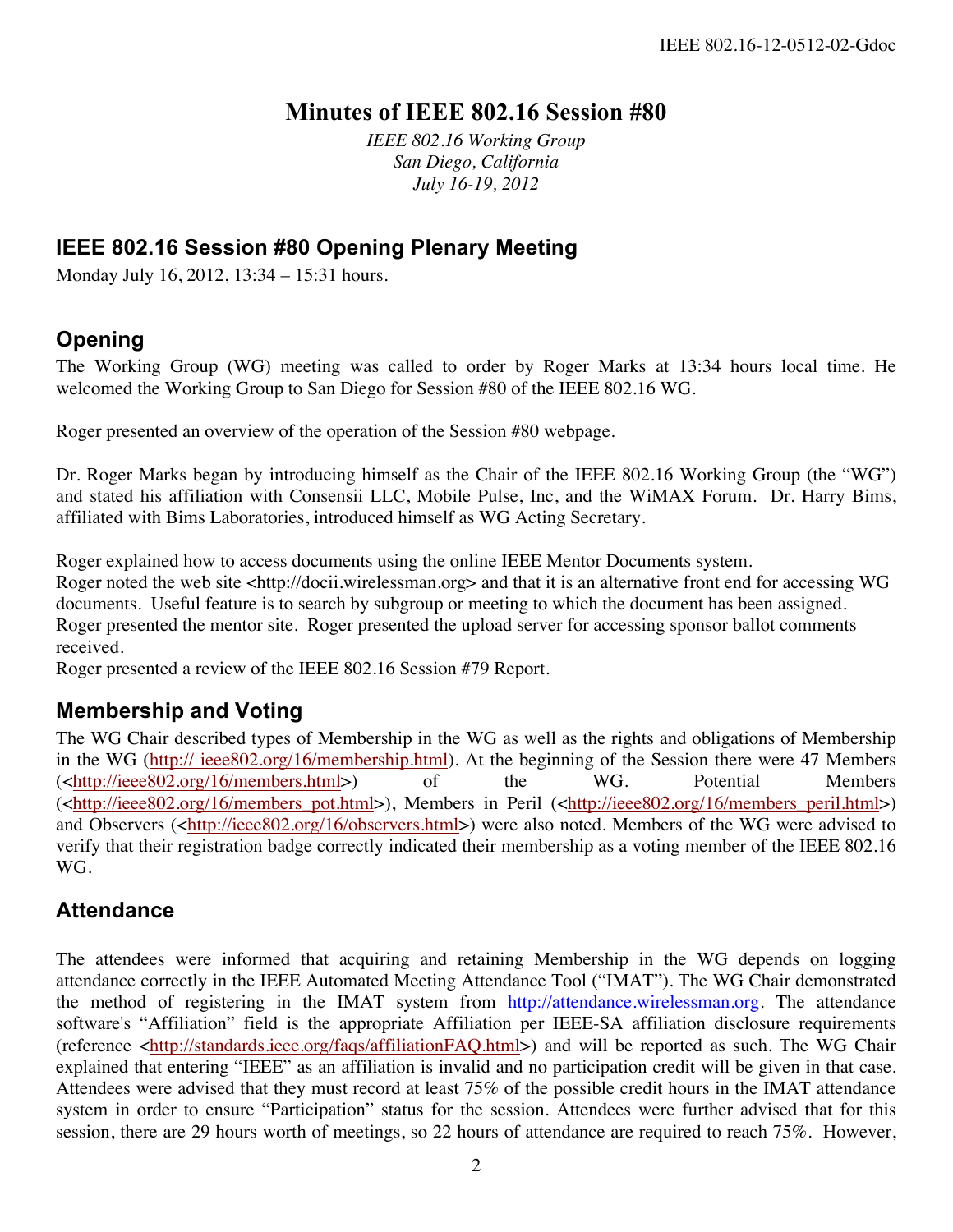the number of hours may decrease based on scheduling discussions within the task groups and study groups. The WG Chair demonstrated how to modify your current affiliation using the IMAT system.

### **Approvals**

The WG Chair reviewed the IEEE 802.16 Session #80 Opening Plenary Agenda, which was available at <http://ieee802.org/16/meetings/mtg80/agenda.html>, and asked for comments or concerns. None were received.

**Motion** (13:46 h): "*Motion: To approve the IEEE 802.16 Session #80 Opening Plenary Meeting Agenda as presented.*" Moved by Dan Gal, seconded by Tim Godfrey. Motion approved by unanimous consent.

The WG Chair asked if there were any comments on the minutes of the previous session. None were received.

**Motion** (13:48 h): *"To approve the Minutes of Session #79 (Document IEEE 802.16-12-0400-00)."* Moved by Jaesun Cha, seconded by Yan-Xiu Zheng. Motion approved by unanimous consent.

### **Working Group Chair's Administrative Report**

Roger presented the Patent Slides for Standards Development Meetings <https://development.standards.ieee.org/myproject/Public/mytools/mob/slideset.pdf>. The WG Chair instructed the secretary to record in the minutes that slides 0-4 were shown, and that an opportunity was given to the attendants to respond, and that no response was provided.

The WG Chair reminded the group that Letters of Assurance (LoA) are available at the IEEE-SA web site. A database of LoAs related to IEEE 802.16 is available at <http://standards.ieee.org/db/patents/pat802\_16.html>. The WG Chair instructed the Task Group and Study Group chairs to repeat the patent policy in their groups per the details provided for the respective groups. Copyright information is available at <http://ieee802.org/16/ipr/copyrights>.

Roger noted that the study group meetings are regarded as pre-PAR meetings. This requires a different patent policy document to be presented at the start of each meeting than what is used for the working group and the task groups. This patent policy document is included in the Session #80 agenda for the HetNet Study Group and the Metrology Study Group.

The WG Chair displayed and presented Document *IEEE 802.16-12-0459-00-Gdoc,* the Chair's IEEE 802.16 Administrative Report. The status for each task group and study group was presented.

The WG Chair disclosed that Tim Godfrey has agreed to participate in an IEEE 802 EC Ad Hoc meeting on Smart Grid/Smart Utility Networks. Formation of a Technical Advisory Group on Smart Grid technology will be discussed.

### **IEEE 802 Issues**

The WG Chair mentioned that there are 3 IEEE 802 tutorials scheduled for this week. All three tutorials are happening tonight, and the WG Chair gave a short overview for each.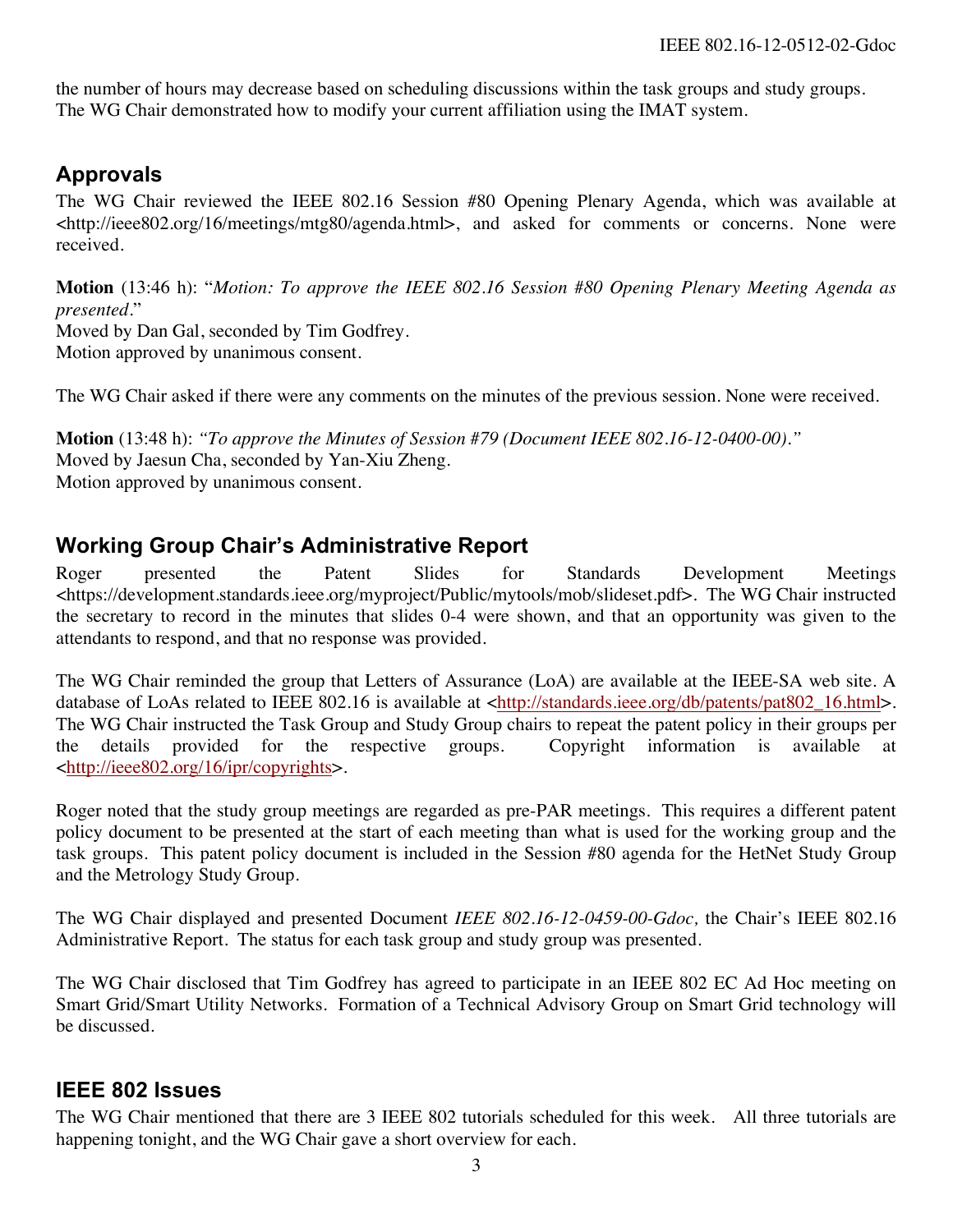The WG Chair presented an overview of the IEEE 802 Proposed PARs currently under consideration, and invited comments from the working group. There were no comments offered by the group to the proposed PARs.

### **IEEE-SA Collaboration Tool**

Greg Marchini and Christina Boyce from the Solutions Team at the IEEE-SA gave an overview of their new document collaboration tool. In addition to myProject, IMAT, Mentor, and Grouper, they are now adding Central Desktop. They have 3 walk in information sessions in Seaport Tower, 3rd Floor, Moshen A, scheduled for Wednesday and Thursday.

Ther was discussion concerning the use of the Central Desktop tool for a small group within the 802.16 Working Group. The IEEE-SA is in charge of setting up a workspace for an administrator who then invites other users.

### **Working Group Status/Issues**

The WG Chair presented the status of working group, including both past and future 802.16 Interim Sessions, and their locations; the currently active projects; and the current 802.16 WG Officers. The WG Chair discussed the IEEE 802.16 Session #79 Report, located at http://ieee802.org/16/meetings/mtg79/report.html.

He mentioned there are two open positions, one for the Vice-Chair position, and another for the Treasurer position. For the time being, the IEEE 802 Treasurer has agreed to be a second signatory for financial transactions with our bank account. Any volunteers for either of these positions should inform the WG Chair.

The WG Chair presented the IEEE 802.16 Session #80 Document Guide. The document is available at http://www.wirelessman.org/meetings/mtg80/docs.html.

The WG Chair displayed and presented his proposed WirelessMAN Interactive Calendar for Session #80, whose online link can be found at http://www.wirelessman.org/meetings/mtg80/docs.html. The WG Chair explained that meetings are scheduled for either the Ford A/B room, or the Ford C room. If a group scheduled to use Ford C room and the Ford A/B room is not in use, the group can use the room.

#### **Maintenance TG Report:**

Maintenance TG Chair Yan-Xiu Zheng presented *Document 802.16-12-0471-00-Gdoc*, the "Session #80 Maintenance Task Group Opening Report".

Sponsor Ballot results for IEEE 802.16REV3 and IEEE P802.16.1 are approved. Comment review of the prepublication document for IEEE 802.16REV3 will take place in the Tuesday AM1 timeslot. Additional volunteers were requested to help with the review. There were several new volunteers from the working group who responded. Roger mentioned that there are documents that are needed to properly perform a review, so new volunteers should talk to Yan-Xiu Zheng to get those documents.

#### **M2M TG Report:**

M2M TG Chair Jaesun Cha presented Document IEEE 802.16-12-0446-01-Gdoc, "Session #80 802.16 M2M Task Group Opening Report".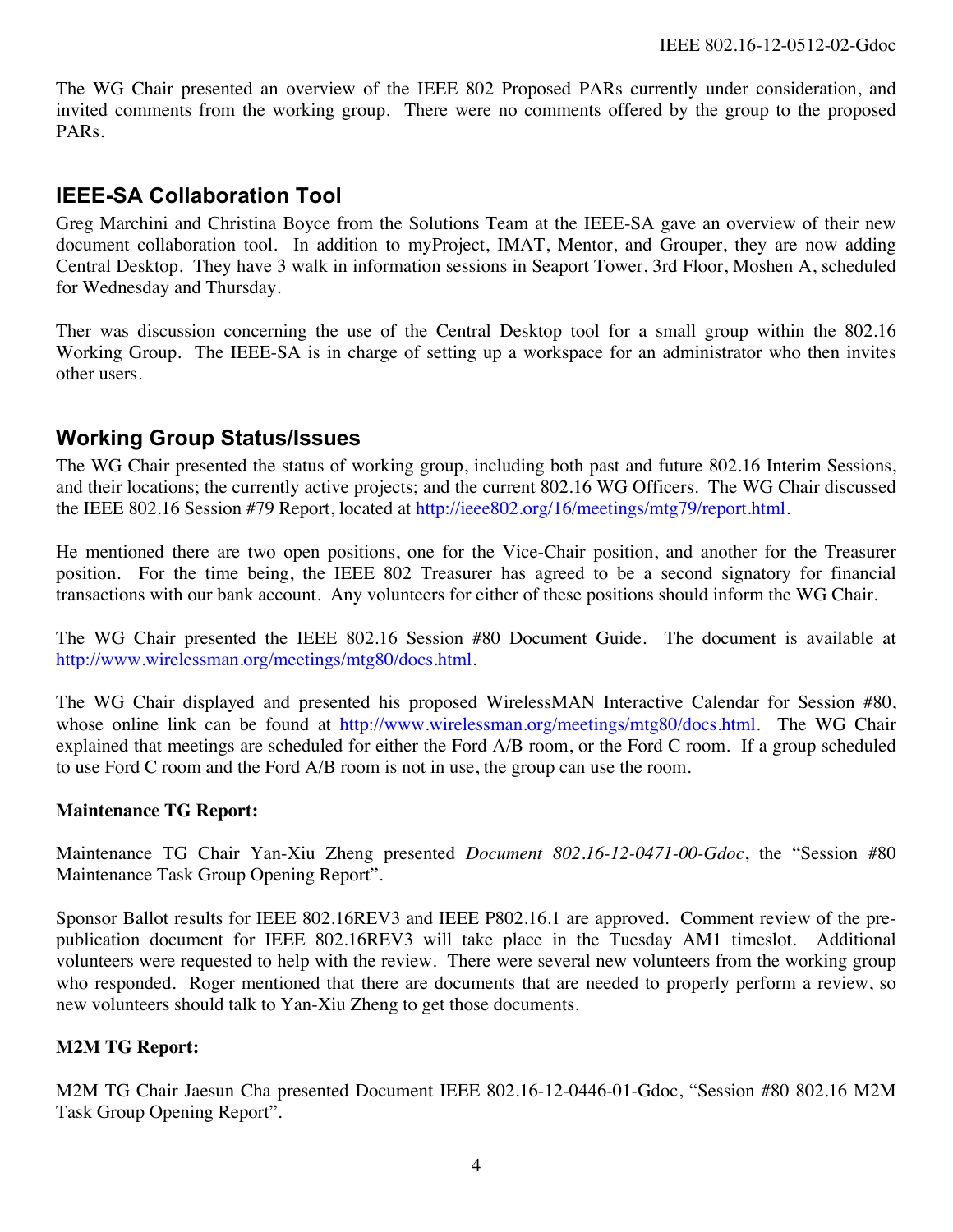He presented the status of sponsor ballots on P802.16p/D6 and P802.16.1b/D3. Both satisfy the numerical conditions for approval. The TG has finished its comment resolution, and has no need to have a meeting this week. Jaesun presented the M2M TG plans for the week to start sponsor ballot recirculation.

**Motion** (14:42 h): "*Motion: To initiate a SB recirculation on P802.16p/D6, based on P802.16p/D5 as modified by the comment resolutions contained in IEEE 802.16-12-0403-00-Gdoc, to start by July 17, 2012*" Moved by Jaesun Cha seconded by Hunjeong Kang. The voting results shows 19 in favor, 0 opposed, 0 abstain. The motion passed.

**Motion** (14:46 h): "*Motion: To request Conditional Approval from the IEEE 802 Executive Committee to forward the IEEE P802.16p Draft to RevCom*" Moved by Jaesun Cha seconded by Hunjeong Kang.

The voting results showed 21 in favor, 0 opposed, 0 abstain. The motion passed.

**Motion** (14:48 h): "*Motion: To initiate a SB recirculation on P802.16.1b/D5, based on P802.16.1b/D4 as modified by the comment resolutions contained in IEEE 802.16-12-0403-00-Gdoc, to start by July 17, 2012*" Moved by Jaesun Cha seconded by Tim Godfrey. The voting results showed 21 in favor, 0 opposed, 0 abstain. The motion passed.

**Motion** (14:49 h): "*Motion: To request Conditional Approval from the IEEE 802 Executive Committee to forward the IEEE P802.16.1b Draft to RevCom.*"

Moved by Jaesun Cha seconded by Hunjeong Kang.

The voting results showed 21 in favor, 0 opposed, 0 abstain. The motion passed.

#### **GRIDMAN TG Report:**

GRIDMAN TG Chair Tim Godfrey presented *Document IEEE 802.16-12-0468-00-Gdoc*, the "GRIDMAN Task Group Opening Presentation Session #80". Tim discussed the GRIDMAN comment resolution status, letter ballot recirculation results, and output documents from Session #79. He also presented the GRIDMAN TG agenda for the week. GRIDMAN TG Chair also presented the goals for Session #80, and the agenda for the week.

Roger Marks reminded the WG that the GRIDMAN Task Group will ask for conditional approval to go to Sponsor Ballot at the WG Closing Plenary.

#### **Project Planning Committee (PPC) Report:**

PPC Acting Chair Roger Marks mentioned *Document IEEE 802.16-12-0353-01-Gdoc*, the "802.16 Enhancements to Support Direct Communications for Proximity-based Applications". He further mentioned there are two additional input contributions on that topic, *Document IEEE 802.16-12-0461-00-Gcon*, the "Enhancements to Direct Communication for Proximity-based Applications", and *Document IEEE 802.16-12- 0462-00-Gcon*, the "proximity-based-direct-comm", that will be discussed this week.

#### **ITU-R Liaison:**

ITU\_R Liaison Acting Chair Hajime Kanzaki discussed *Document IEEE 802.16-12-0456-01-Gdoc*, the "ITU-R Liaison Group Report – Session #80 Opening Plenary", the input documents for Session #80, and the proposed agenda and workplan for the week.

Roger Marks described contribution *Document IEEE 802.16-12-0472-00-Gcon*, the "Planning for Development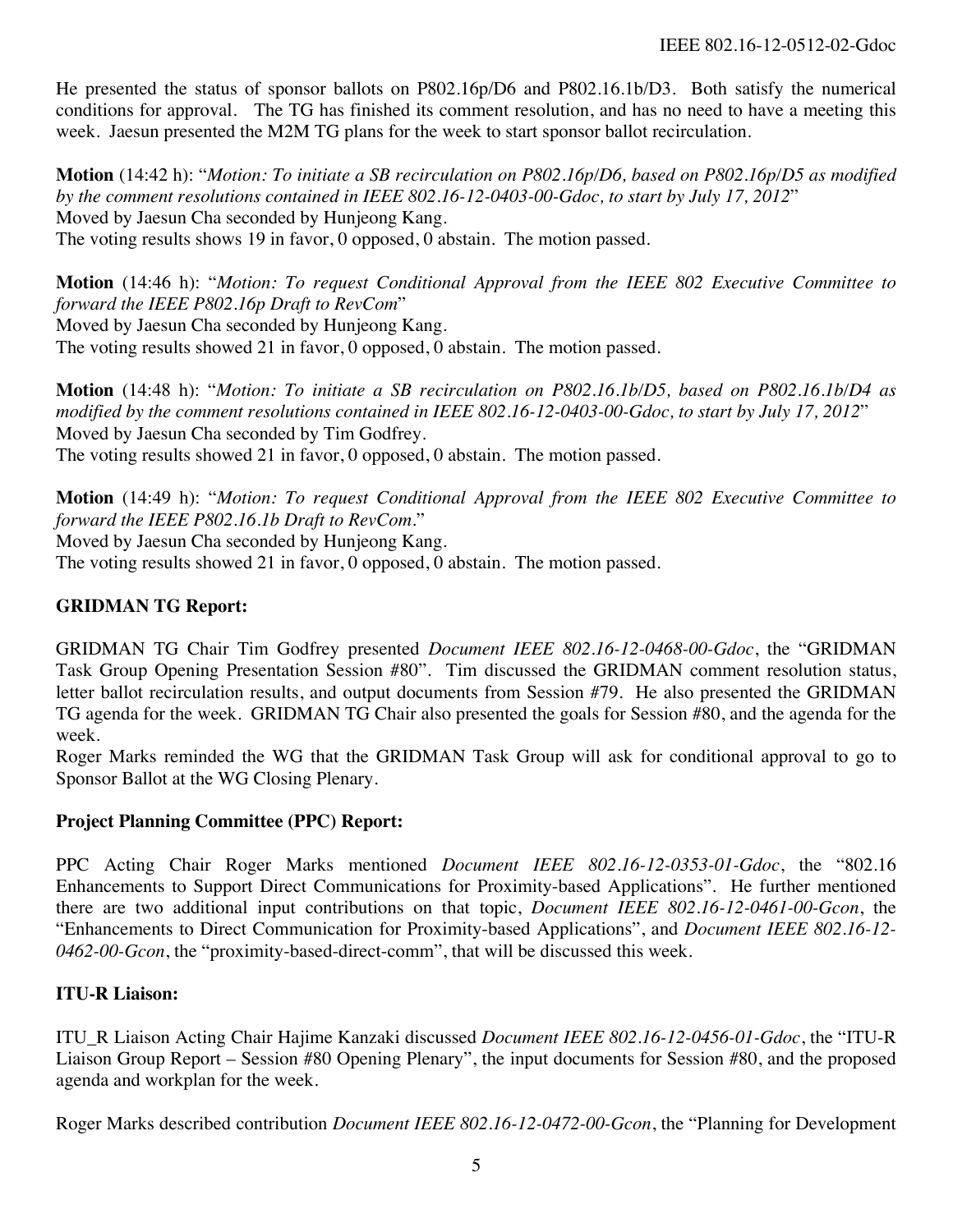of IMT-Advanced Parameter Set for ITU-R JTG 4-5-6-7". The WG is being asked to provide input on the topic of new spectrum allocations to be decided at the World Radio Conference in 2015. The WP 5D asked for input to their activity by the end of this year, particularly for frequencies below 1 GHz. The Chair of WP 5D is recommending their group send a liaison request to 3GPP and 802.16 for the input that 5D will provide. We may have to begin to harmonize our contribution with 3GPP prior to our respective submissions to WP 5D.

**Motion** (15:12 h): "*Motion: To authorize the ITU-R Liaison Group to tentatively approve contributions to ITU-R on behalf of the WG (subject to confirmation at the 802.16 Closing Plenary), submit them for 802.16 TAG review, and represent the WG with the 802.18 TAG.*" Moved by Hajime Kanzaki seconded by Dan Gal.

The motion was approved by unanimous consent.

#### **HetNet Study Group:**

HetNet Study Group Chair Harry Bims presented Document IEEE 802.16-12-0464-00-Shet, the "Heterogeneous Networks Study Group: Session #80 Opening Report". He reviewed the agenda and schedule for the week for the study group.

**Motion** (15:20 h): "*Motion: To authorize the HetNet Study Group to address comments received on PAR 802.16-12-0394-00 and approve revisions for submission to the IEEE 802 EC, pending final WG approval in the Closing Plenary.*"

Moved by Hajime Kanzaki seconded by Dan Gal. The motion was approved by unanimous consent.

#### **Metrology Study Group:**

Metrology Study Group Acting Chair Hyunjeong Kang presented Document IEEE 802.16-12-0395-01-Gcon. She reviewed the status of the study group. She reviewed the agenda and schedule for the week, and expected closing plenary motions.

**Motion** (15:26 h): "*Motion: To authorize the Metrology Study Group to address comments received on PAR 802.16-12-0395-00 and approve revisions for submission to the IEEE 802 EC, pending final WG approval in the Closing Plenary.*" Moved by Hyunjeong Kang seconded by Dan Gal.

The motion was approved by unanimous consent.

The WG Chair presented the meeting schedule for the week, and cancelled the Tuesday EVE1 Metrology Group meeting slot.

#### **Meeting Logistics and Reporting**

When you are finished with your meeting, hit the off button on the projector. Do not unplug it. If you finish early, send an email to IEEE@verilan.com.

#### **Future Sessions**

Roger discussed the location and time of future IEEE 802 Plenary sessions and IEEE 802.16 interim meetings <http://ieee802.org/16/calendar.html>.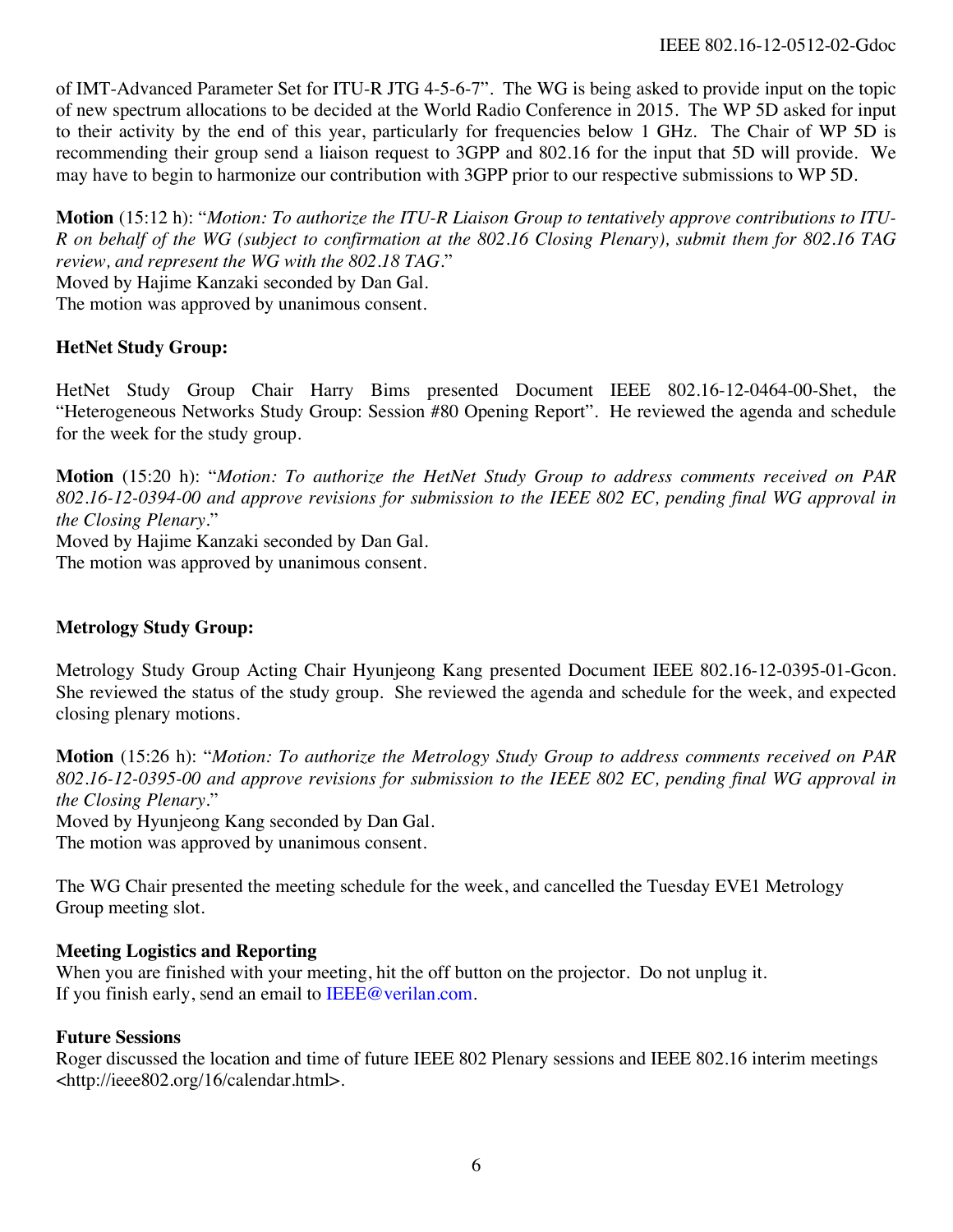#### **AOB**

None.

**Motion** (15:31 h): Yan-Xiu Zheng made a motion to adjourn. Seconded by Tim Godfrey. The motion was approved by unanimous consent. The meeting adjourned at 15:31 hours.

### **IEEE 802.16 Session #80 Closing Plenary Meeting**

Thursday, July 19, 2012, 19:36 – 21:23

### **Opening**

The WG Chair of the 802.16 WG called the meeting to order at 19:36 local time.

Roger Marks reviewed the 802.16 Session #80 Closing Plenary agenda, posted online at <http://ieee802.org/16/meetings/mtg80/agenda.html>.

Roger asked the attendants if they had any questions concerning the agenda. There were none.

### **Membership and Voting**

The WG Chair informed the WG that the membership totals would be updated after this session.

**Motion** (19:41 h): "*Motion: To approve the Closing Plenary Meeting Agenda as presented.*" Moved by Tim Godfrey, seconded by Jaesun Cha. Motion approved by unanimous consent.

The WG Chair reminded the attendees of the patent policy and asked if anyone needed a review of the details. No request was made, and the meeting proceeded.

### **Subgroup Reports**

#### **Maintenance TG Report:**

Maintenance TG Chair Yan-Xiu Zheng discussed the actions of the task group regarding the comments received from the IEEE editor on the pre-publication document IEEE 802.16Rev3. He mentioned that in the process of updating the document a section was inadvertently deleted. Roger mentioned that the issue concerning TLV 148 could have been considered technical, but the staff editor considered the change acceptable.

Yan-Xiu mentioned regarding 802.16.1 that the comments from the editor would arrive on Friday. Roger mentioned that he would like a group of volunteers to review the comments, and use the Central Desktop tool to share the documents, staff editor comments, and our responses.

Jaesun Cha and Hyunjeong Kang volunteered to join the review team, along with Yan-Xiu Zheng.

Yan-Xiu stated the current plan is to not have any maintenance task group meeting in September.

#### **M2M TG Report:**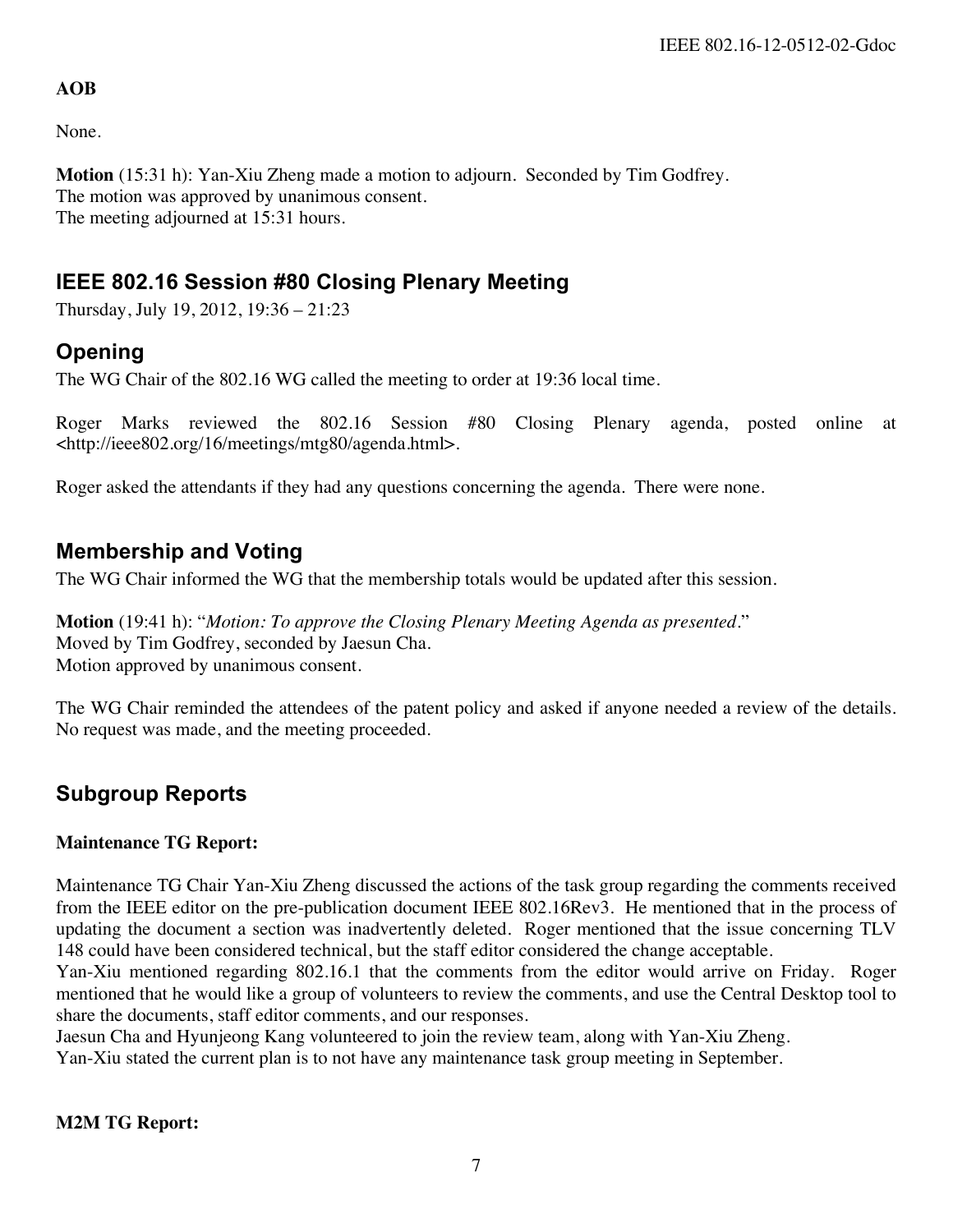M2M TG Chair Jaesun Cha presented Document IEEE 802.16-0447-01-Gdoc, the "P802.16p to RevCom: Conditional Approval Request", and IEEE 802.16-0448-01-Gdoc, the "P802.16.1b to RevCom: Conditional Approval Request", in the course of showing Document IEEE 802.16-12-0504-00-Gdoc, the "Session #80 802.16 M2M Task Group Closing Report".

Jaesun discussed the activities of the week, and comment resolution results.

**Motion** (20:00 h): *"To have a teleconference call on August 6, 2012, 23:00 UTC for comment resolution, if necessary."* Moved by Jaesun Cha; seconded by Tim Godfrey. Discussion: There was none. The motion passed by unanimous consent.

#### **GRIDMAN TG Report:**

GRIDMAN TG Chair Tim Godfrey presented *Document IEEE 802.16-12-0469-01-Gdoc*, the "GRIDMAN Task Group Closing Report – Session #80".

Tim discussed the accomplishments for the week, and the Session #80 Output Documents. Tim mentioned that staff has promised to turn around the Letter Ballot drafts in one week (by July 27, 2012).

**Motion** (20:09 h): *"To authorize the editor to generate Draft P802.16n/D4 based on Draft P802.16n/D3 and the comment resolutions in 'IEEE 802.16-12-0444-02-Gdoc' and to request the WG to conduct a Confirmation Recirculation Ballot on Draft P802.16n/D4."*

**Motion** (20:09 h): *"To authorize the editor to generate Draft P802.16.1a/D4 based on Draft P802.16.1a/D3 and the comment resolutions in 'IEEE 802.16-12-0445-02-Gdoc' and to request the WG to conduct a Confirmation Recirculation Ballot on Draft P802.16.1a/D4."*

**Motion** (20:09 h): *"To request EC Conditional approval to forward Draft P802.16n/D4 to Sponsor Ballot."*

**Motion** (20:09 h): *"To request EC Conditional approval to forward Drat P802.16.1a/D4 to Sponsor Ballot."*

**Motion** (20:09 h): *"To authorize the WG chair and GRIDMAN chair to process comments arising from the Confirmation Recirculation Ballots on Draft P802.16n/D4 and Draft P802.16.1a/D4, and take necessary actions to continue the process of Sponsor Ballot on these drafts."*

Tim Godfrey made a motion to approve all five motions at once. Seconded by Eunkyung Kim. The voting results showed 14 in favor, 0 opposed, 0 abstain. The motion passed by unanimous consent.

Roger asked if Tim had begun to work on the conditional approval documentation. Tim mentioned he would begin that work tomorrow.

Roger asked about whether there were any disapprove votes. Tim said there was 1 disapprove vote on 16n, and another disapprove vote on 16.1.

#### **Project Planning Committee:**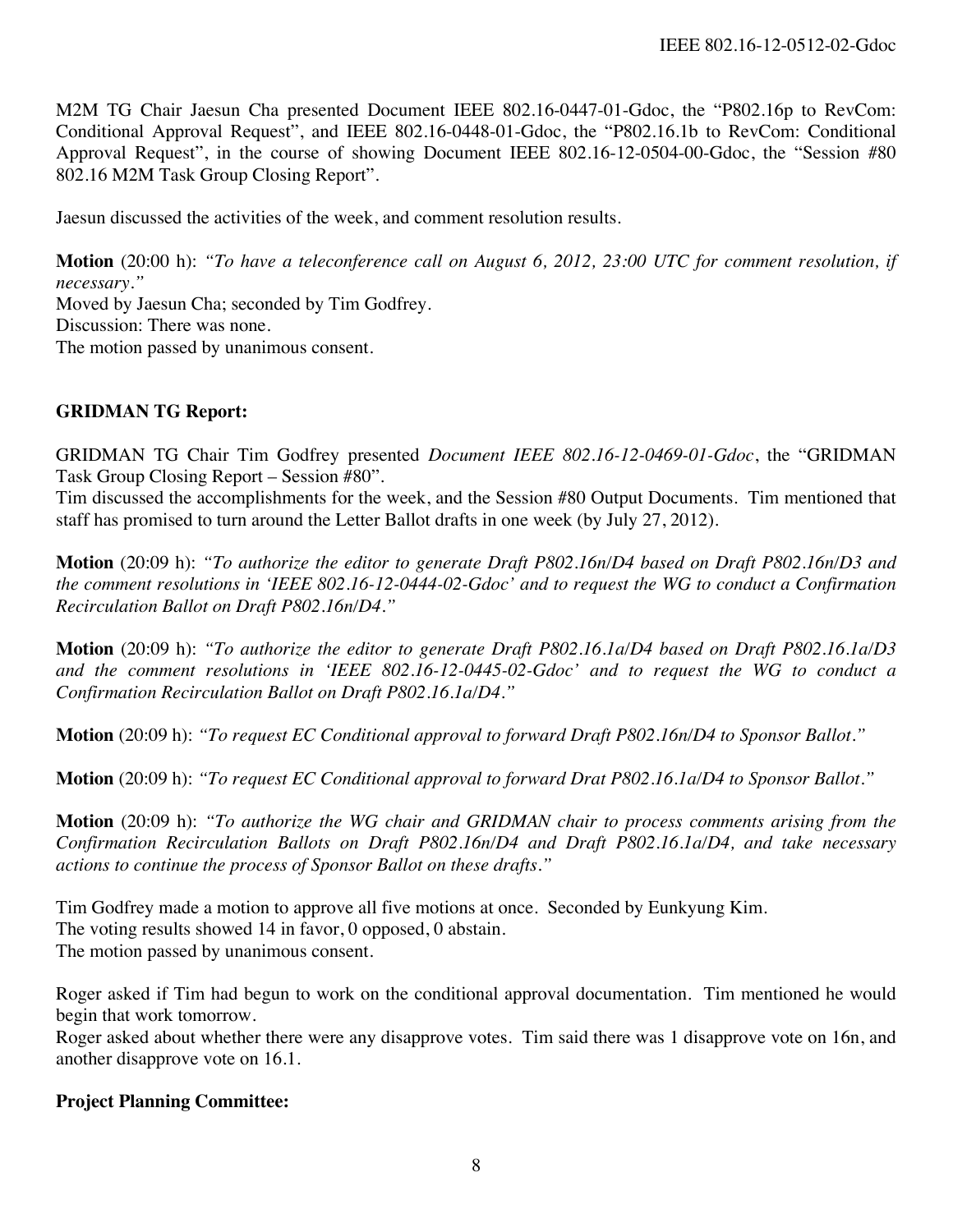PPC TG Chair Roger Marks presented *Document IEEE 802.16-12-0497-01-Gdoc*, the "Project Planning Committee Report and Minutes – Session #79".

Based on an input contribution, the PPC had agreed to study BS-controlled direct communication (DC) for proximity-based applications. The PPC solicits inputs on this topic, including clarification of the differences from DC being developed in other standardization activities. It was clarified that this includes GRIDMAN DC.

#### **HetNet Study Group:**

HetNet SG Chair Harry Bims presented Document IEEE 802.16-12-391-00-Gdoc, the "HetNet SG Closing Report for Session #79".

Harry described the activities of the study group for the week, the proposed PAR and Five Criteria document, and the proposed Call for Contributions.

**Motion** (20:27 h): *"To approve the proposed Multi-tier Networks PAR and Five Criteria (IEEE 802.16-12- 0394-05-Gdoc)."*

Moved by Harry Bims; seconded by Hyunjeong Kang. Discussion: There was none. The voting results showed 14 in favor, 0 opposed, 0 abstain. The motion passed.

**Motion** (20:28 h): *"To approve the following Calls for Contributions: OmniRAN Call for Contributions toward the HetNet Study Group for Session #81 (IEEE 802.16-12-0506-00-Shet); Call for Contributions on Multi-tier Networks for Session #81 (IEEE 802.16-12-0507-01-Shet); and Call for Contributions: Small-Cell Backhaul (SCB) Enhancements to WirelessMAN-OFDMA HetNet Study Group (IEEE 802.16-12-0509-02- Gdoc)".*

Moved by Harry Bims; seconded by Ching-Tarng Hsieh. Discussion: There was none. The voting results showed 14 in favor, 0 opposed, 0 abstain. The motion passed.

**Motion** (20:29 h): *"To extend the HetNet SG activity through the Session #82 November Plenary."*

Moved by Harry Bims; seconded by Jaesun Cha. Discussion: There was none. The voting results showed 14 in favor, 0 opposed, 0 abstain. The motion passed.

#### **Metrology Study Group:**

Metrology SG Acting Chair Hyunjeong presented *Document IEEE 802.16-12-0490-01-Gdoc*, the "Metrology SG Closing Report".

She described a summary of the meeting activities and input contributions, and next steps for the SG at Session #80.

**Motion** (20:44 h): *"To approve the proposed P802.16.3 PAR and Five Criteria for Mobile Broadband Network Performance Measurements (802.16-12-0489-00-Gdoc)."*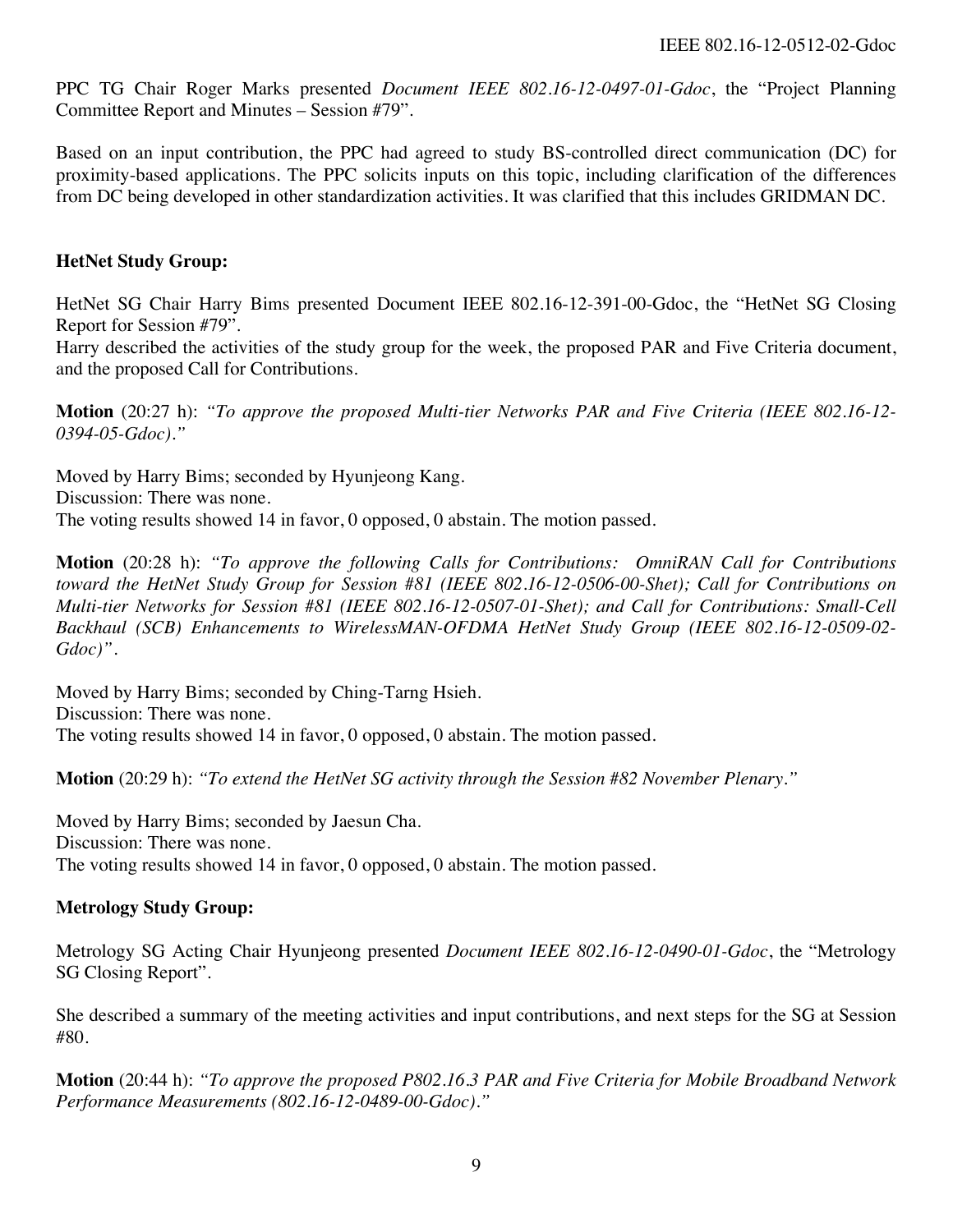Moved by Hyunjeong Kang; seconded by Yan-Xiu Zheng.

Roger disclosed to the group that the IEEE 802 Chair, Paul Nikolich transmitted an email to the IEEE 802 EC on the subject of responses to comments on the P802.16.3 PAR. The online link to the email is **http://ieee802.org/secmail/msg15057.html**. The text of the email is as follows:

Roger,

Thank you for the WG and the SG for the responses to my comments, they are acceptable and I fully support the proposed project.

EC Members, please take note--since the proposed project breaks new ground for 802 in that it;

a) will specify operations at OSI layers not traditionally addressed by 802 standards, and

b) has cross-working group applicability,

I encourage participation from the wider 802 community with interest in the development of a standard that specifies procedures for characterizing the performance of deployed mobile broadband networks from a user perspective.

Regards,

--Paul

**Motion** (21:00 h): *"To renew the IEEE 802.16 Working Group's Study Group on Broadband Wireless Access Metrology through the November 2012 IEEE 802 Plenary".*

Moved by Hyunjeong Kang; seconded by Yan-Xiu Zheng. Discussion: There was none. The voting results showed 12 in favor, 0 opposed, 0 abstain. The motion passed.

**Motion** (21:04 h): *"To approve the issuance of the Call for Contributions for 802.16 Metrology SG for Session #81 (802.16-12-0491-00-Smet and 802.16-12-0492-00-Smet)".*

Moved by Hyunjeong Kang; seconded by Ching-Tarng Hsieh. Discussion: There was none. The voting results showed 14 in favor, 0 opposed, 0 abstain. The motion passed.

#### **ITU-R Liaison Group Report:**

ITU-R Liaison Acting Chair Hajime Kanzaki presented the document IEEE 802.16-12-0499-00-Gdoc, the "ITU-R Liaison Group Report, Session #80 Closing Plenary".

**Motion** (20:56 h): *"To approve the following documents subject to editorial corrections. 1) 16-12-0487-00- Gdoc – Draft contribution ITU-R WP 5D-Update of WirelessMAN-Advanced RIT of Rec. ITU-R M.2012 (Meeting Y+1)"*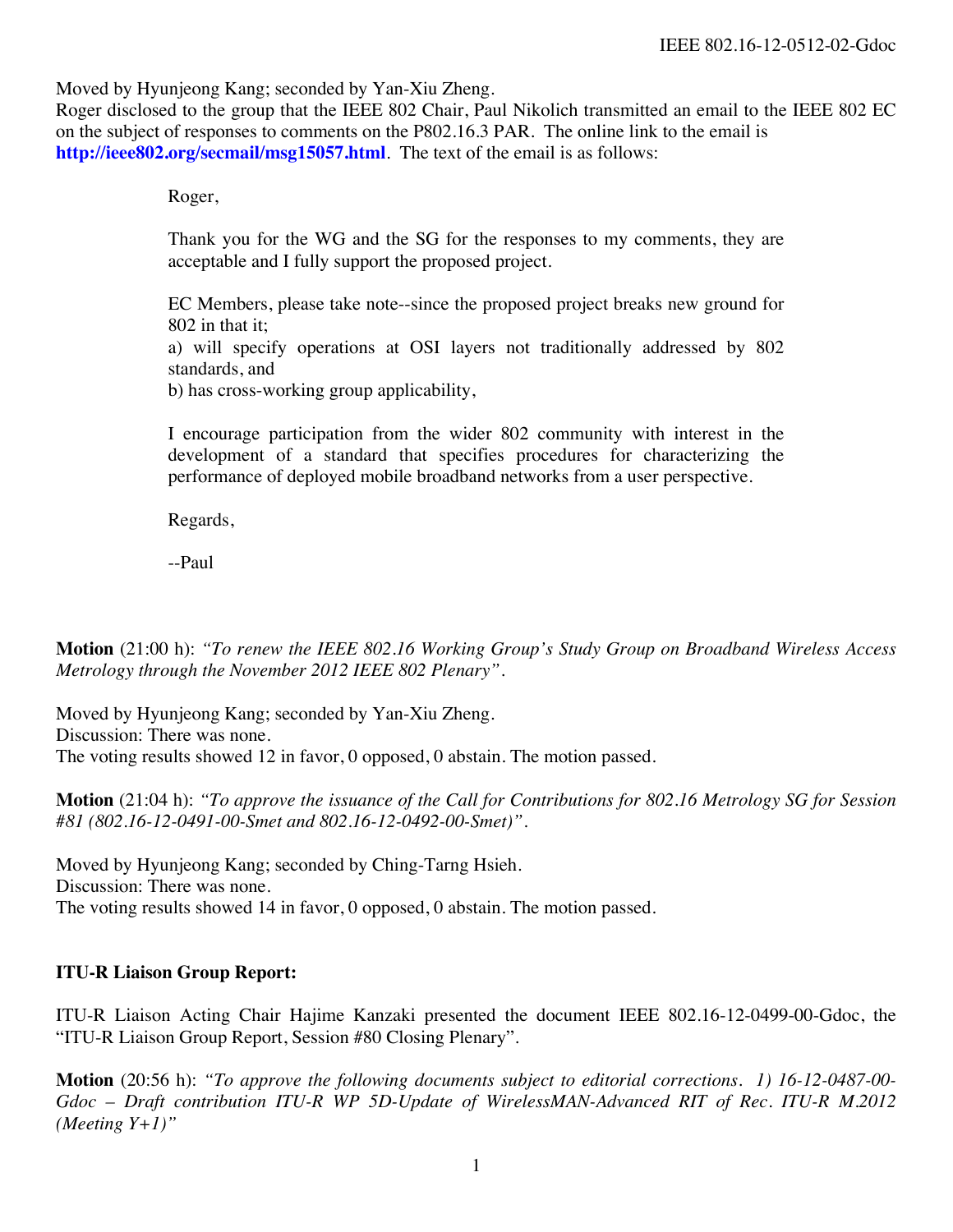Moved by Hajime Kanzaki; seconded by Jaesun Cha. Discussion: There was none. The voting results showed 14 in favor, 0 opposed, 0 abstain. The motion passed.

**Motion** (21:03 h): *"To approve the following documents and authorize the WG Chair to forward them to its recipients subject to any editorial corrections. 1) 16-12-0488-00-Gdoc – Draft Statement to WATO members regarding Meeting Y+1 Contribution of WirelessMAN-Advanced toward Rec. ITU-R M.2012-1".* Moved by Hajime Kanzaki; seconded by Tim Godfrey. Discussion: There was none. The voting results showed 12 in favor, 0 opposed, 0 abstain. The motion passed.

Roger noted that we should remind the Chair to forward Document 060 to Mike Lynch.

The WG Chair presented Document IEEE 802.16-12-0511-00-Gcon, the Proposed Draft IEEE 802.16 Working Group on Broadband Wireless Access letter to WATO members, dated July 19, 2012, on the subject of "Liaison statement to WATO members regarding Sharing Parameters".

The WG Chair stated that the liaison statement asks us to submit our input directly to ITU-R Working Party 5D for their meeting in October. The deadline is September 26th, which does not give us much time to develop the submission and get the proper IEEE 802 approvals in time. The recommendation of the Chair is to ask for help from WATO members to help with the development of the submission. This was the basis for the proposed draft letter.

**Motion** (21:10 h): *"To approve Document IEEE 802.16-12-0511-Gcon".* Moved by Yan-Xiu Zheng; seconded by Hyunjeong Kang. Discussion: There was none. The voting results showed 14 in favor, 0 opposed, 0 abstain. The motion passed.

### **Future Sessions**

The WG Chair discussed the time and location of Session #81 and Session #82. The WG Chair discussed the Session #80 early registration deadline is coming up in two weeks.

The WG Chair noted that PPC has requested 4 slots, and ITU-R will probably need 4 slots. We will probably need 8 GRIDMAN slots to handle the potential sponsor ballot comments. Metrology SG would probably need 6 slots. HetNet SG would probably need 8 slots.

### **AOB**

The WG Chair mentioned that there may be a need for the Study Groups to host 2 to 3 teleconference calls at some point before the start of Session #81 in order to address potential contribution topics in a timely manner.

### **Adjournment**

**Motion** (21:23 h): *"To adjourn"* Moved by Jaesun Cha; seconded by Tim Godfrey. Motion passed by unanimous consent.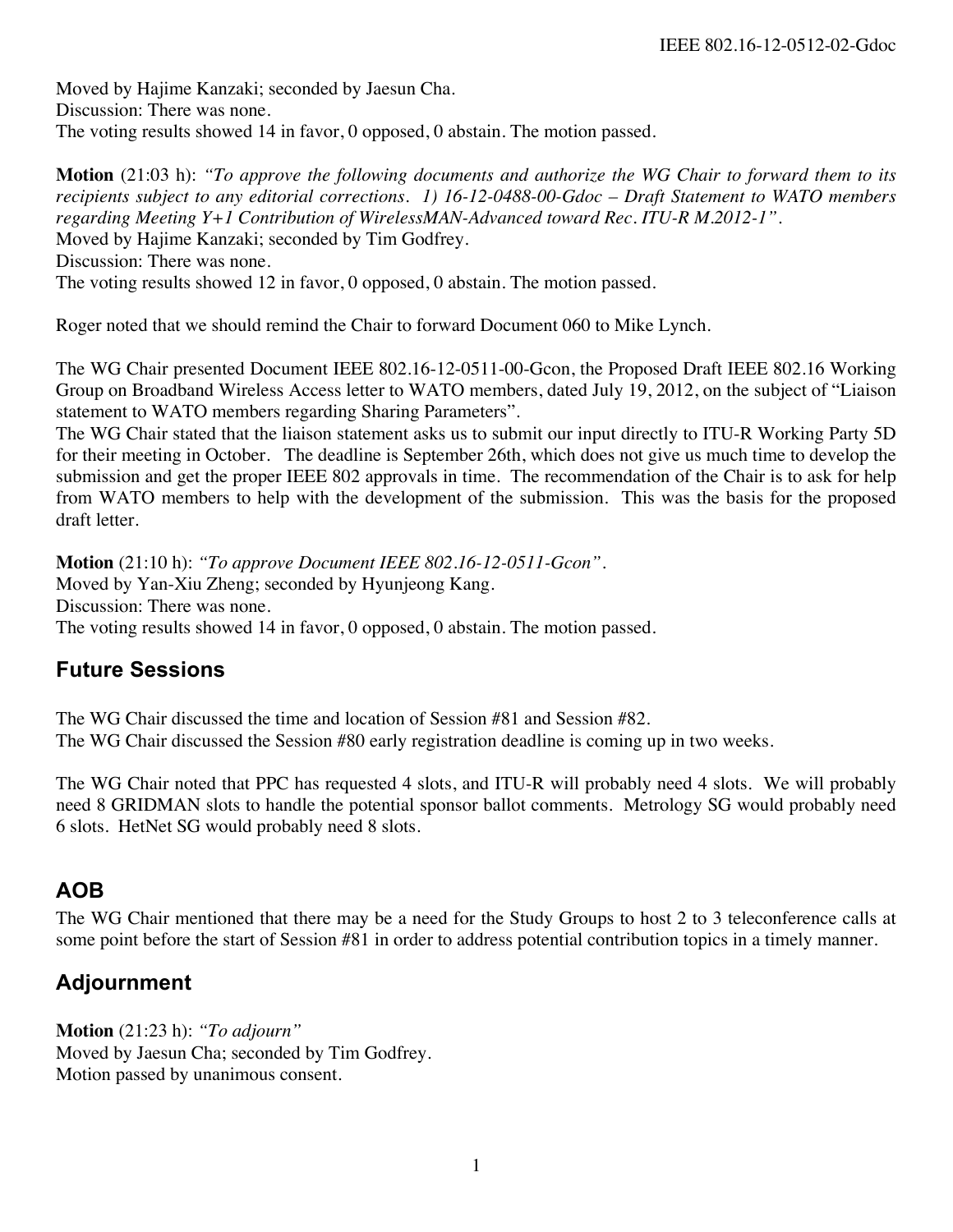## **The IEEE 802.16 Working Group on Broadband Wireless Access Standards**

# **IEEE 802.16 Members**

### **Updated: 2012-08-16 accounting for [Session #80.](http://ieee802.org/16/meetings/mtg80/index.html)**

Number of members: 46 Next scheduled update: following [Session #82.](http://ieee802.org/16/meetings/mtg82/index.html)

See also:

- [Rights of Membership](http://ieee802.org/16/involve.html)
- [Acquiring and Retaining IEEE 802.16 Membership](http://ieee802.org/16/membership.html)
- [Potential Members](http://ieee802.org/16/members_pot.html)
- [those recently losing membership](http://ieee802.org/16/members_ex.html)
- [Members in Peril](http://ieee802.org/16/members_peril.html)
- [Observers](http://ieee802.org/16/observers.html)
- [Update your contact information](http://ieee802.org/16/form.html)
- [Member](http://ieee802.org/16/private/members/members.html) and [Observer](http://ieee802.org/16/private/members/observers.html) contact databases (password required)

| <b>Name\Family</b> | Name\Given      | <b>Affiliation</b>                                                                           | <b>City</b>                | <b>State/Province</b> | Country/Admin |
|--------------------|-----------------|----------------------------------------------------------------------------------------------|----------------------------|-----------------------|---------------|
| Al-Kanani          | Hassan          | <b>NEC</b> Corporation                                                                       | London                     |                       | <b>UK</b>     |
| <b>Barber</b>      | <b>Clifton</b>  | KDDI R&D<br>Laboratories                                                                     | Jonesboro                  | <b>GA</b>             | <b>USA</b>    |
| <b>Barber</b>      | Phillip         | Huawei Technologies<br>$Co.$ Ltd                                                             | Plano                      | TX                    | <b>USA</b>    |
| <b>Bims</b>        | <b>Harry</b>    | <b>Bims Laboratories,</b><br>Inc.                                                            | <b>Menlo Park</b>          | CA                    | <b>USA</b>    |
| Cha                | Jaesun          | <b>Electronics and</b><br><b>Telecommunications</b><br><b>Research Instititute</b><br>(ETRI) | Daejeon                    |                       | Korea         |
| <b>Chang</b>       | Sung-Cheol      | <b>Electronics</b> and<br>Telecommunications<br><b>Research Instititute</b><br>(ETRI)        | Daejeon                    |                       | Korea         |
| Colban             | Erik            | Huawei Technologies<br>Co. Ltd                                                               | <b>San Diego</b>           | CA                    | <b>USA</b>    |
| Fang               | <b>Yu-Chuan</b> | <b>ITRI</b> International<br>Inc.                                                            | Chutung,<br><b>Hsinchu</b> | Taiwan                | Taiwan        |
|                    |                 |                                                                                              |                            |                       |               |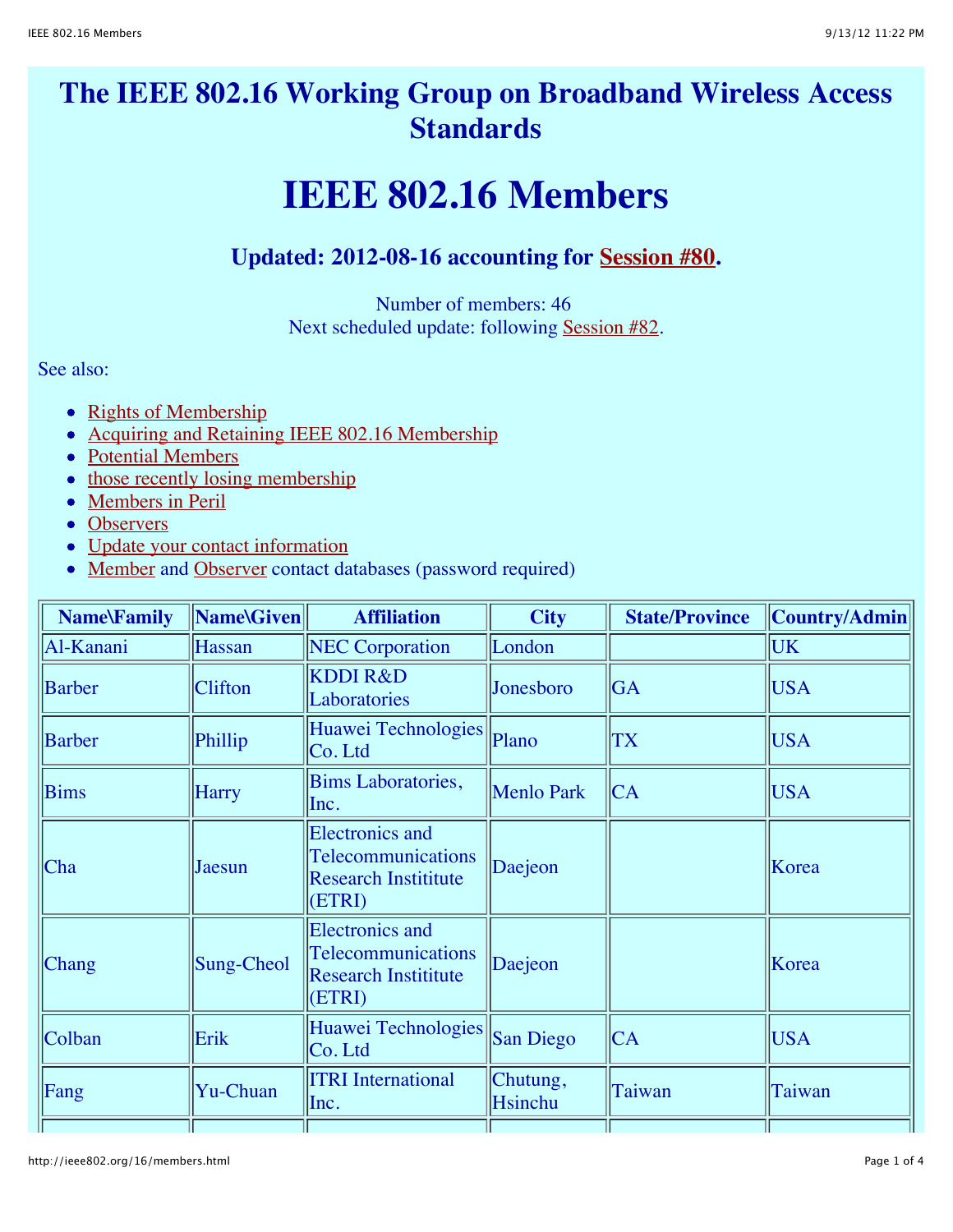| $\overline{Gal}$ | Dan               | ALCATEL-<br><b>LUCENT</b>                                                              | Morris Plains NJ    |              | USA        |
|------------------|-------------------|----------------------------------------------------------------------------------------|---------------------|--------------|------------|
| Godfrey          | Tim               | <b>Electric Power</b><br>Research Institute,<br>Inc. (EPRI)                            | Overland<br>Park    | <b>KS</b>    | <b>USA</b> |
| Hoang            | <b>Anh Tuan</b>   | Institute for<br><b>Infocomm Research</b>                                              | Singapore           |              | Singapore  |
| Hoang            | <b>Vinh Dien</b>  | National Institute of<br>Information and<br>Communications<br>Technology (NICT)        | Singapore           |              | Singapore  |
| Hsiao            | <b>Ying-Chuan</b> | Industrial<br>Technology Research<br>Institute (ITRI)                                  | Chutung,<br>Hsinchu |              | Taiwan     |
| Hsieh            | Ching-Tarng       | Industrial<br>Technology Research Hsinchu<br>Institute                                 |                     |              | Taiwan     |
| Imata            | Satoshi           | <b>KDDI R&amp;D</b><br>Laboratories                                                    | <b>Tokyo</b>        |              | Japan      |
| Jung             | Soojung           | <b>Electronics</b> and<br>Telecommunications<br><b>Research Instititute</b><br> (ETRI) | Daejeon             |              | Korea      |
| Kang             | Hyunjeong         | <b>Samsung Electronics</b>                                                             | Suwon               | Gyeonggi-do  | Korea      |
| Kanzaki          | Hajime            | Hitachi, Ltd.                                                                          | Kokubunji-<br>shi   | <b>Tokyo</b> | Japan      |
| Kim              | Eunkyung          | Electronics and<br>Telecommunications<br><b>Research Instititute</b><br>ETRI)          | Daejeon             | Daejeon      | Korea      |
| Kim              | Seokki            | <b>Electronics</b> and<br>Telecommunications<br><b>Research Instititute</b><br>(ETRI)  | Daejeon             | Daejeon      | Korea      |
| Kim              | Won Ik            | <b>Electronics</b> and<br>Telecommunications<br><b>Research Instititute</b><br>(ETRI)  |                     |              | Korea      |
| $\text{Lee}$     | Anseok            | <b>Electronics</b> and<br>Telecommunications<br><b>Research Instititute</b><br>ETRI)   | Daejeon             | Daejeon      | Korea      |
|                  |                   |                                                                                        |                     |              |            |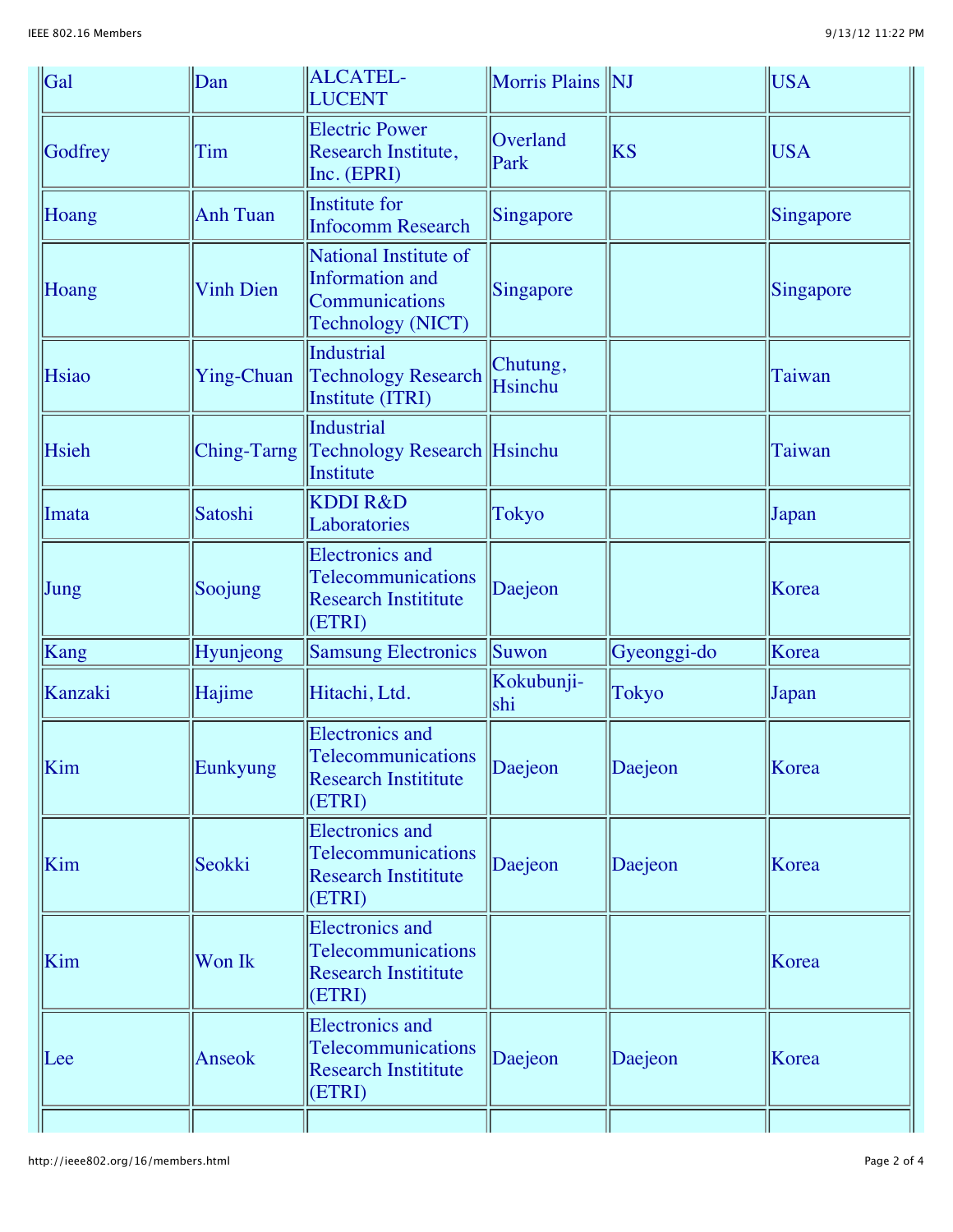| Lee                          | <b>Hyun</b>    | <b>Electronics</b> and<br>Telecommunications<br><b>Research Instititute</b><br>(ETRI)        | Daejeon          |                                           | Korea        |
|------------------------------|----------------|----------------------------------------------------------------------------------------------|------------------|-------------------------------------------|--------------|
| Li                           | Honggang       | <b>Intel Corporation</b>                                                                     | Beijing          |                                           | China        |
| Maeder                       | <b>Andreas</b> | <b>NEC Laboratories</b><br>Europe                                                            | Heidelberg       | DE                                        | Germany      |
| <b>Marks</b>                 | Roger          | Consensii LLC;<br><b>WiMAX Forum;</b><br>Mobile Pulse, Inc.;<br>Airspan Networks,<br>Inc.    | Denver           | <b>CO</b>                                 | <b>USA</b>   |
| Mohanty                      | Shantidev      | <b>Intel Corporation</b>                                                                     | Santa Clara      |                                           | <b>USA</b>   |
| <b>Murias</b>                | Ron            | InterDigital, LLC                                                                            | Calgary          | AB                                        | Canada       |
| Oodo                         | Masayuki       | National Institute of<br>Information and<br>Communications<br>Technology (NICT)              | Yokosuka         | Kanagawa                                  | Japan        |
| Pathmasuntharam Jaya Shankar |                | Institute for<br><b>Infocomm Research</b>                                                    | <b>SINGAPORE</b> |                                           | Singapore    |
| Sambasivan                   | Sam            | AT&T                                                                                         | <b>Austin</b>    | TX                                        | USA          |
| Shin                         | Seokjoo        | <b>Chosun University</b>                                                                     |                  |                                           | Korea        |
| Shin                         | Wooram         | <b>Electronics</b> and<br><b>Telecommunications</b><br><b>Research Instititute</b><br>(ETRI) | Daejeon          | Chungcheongnam-<br>$\overline{\text{do}}$ | Korea        |
| Shono                        | Takashi        | <b>Intel Corporation</b>                                                                     | <b>Tokyo</b>     | Tokyo                                     | Japan        |
| Taori                        | Rakesh         | <b>SAMSUNG</b>                                                                               | Suwon            | Gyeonggi-do                               | Korea        |
| Teo                          | Joseph         | Institute for<br><b>Infocomm Research</b>                                                    | Singapore        | Singapore                                 | Singapore    |
| Triglia                      | Alessandro     | OSS Nokalva, Inc.                                                                            |                  |                                           | <b>Italy</b> |
| Wang                         | Haiguang       | <b>Institute for</b><br><b>Infocomm Research</b>                                             | Singapore        |                                           | Singapore    |
| Yeow                         | Wai Leong      | Institute for<br><b>Infocomm Research</b>                                                    | Singapore        |                                           | Singapore    |
| Zein                         | <b>Nader</b>   | <b>NEC Corporation</b>                                                                       | London           |                                           | <b>UK</b>    |
| Zeira                        | Eldad          | InterDigital, Inc.                                                                           | Melville         | NY                                        | <b>USA</b>   |
| <b>Zhang</b>                 | Xin            | National Institute of<br>Information and<br>Communications<br>Technology (NICT)              | Singapore        | Singapore                                 | Singapore    |